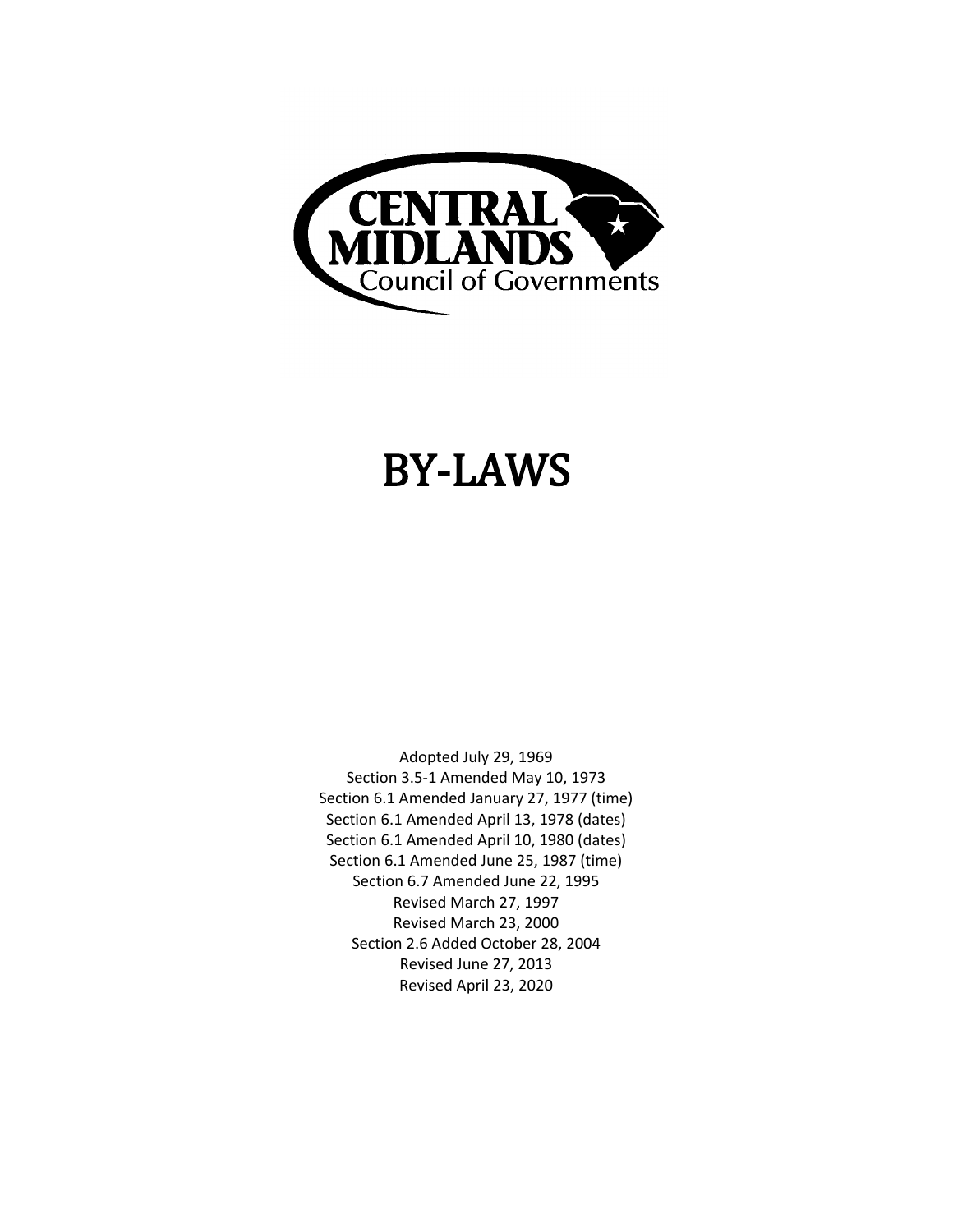## **BYLAWS CENTRAL MIDLANDS COUNCIL OF GOVERNMENTS**

#### **ARTICLE I Purpose and Objectives**

- 1.1 The purpose and objectives of the Central Midlands Council of Governments, hereinafter referred to as The Council, shall be as set forth in the "Agreement To Amend The Agreement Creating The Central Midlands Regional Planning Council And To Rename The Council As The Central Midlands Council Of Governments" as approved by the Governor on December 12, 1996.
- 1.2 The mission of the Council is to promote cooperation among, and to provide the highest quality of services to, the member governments on issues transcending city and county boundaries in the areas of water quality, transportation, economic and community development, planning, public administration and human services for the citizens of the region.
- 1.3 The purposes of The Council include:
	- 1.3-1 Serving as a mutual forum to identify, discuss, study, and bring into focus regional challenges and opportunities.
	- 1.3-2 Serving as a vehicle for the collection and exchange of information of regional interest.
	- 1.3-3 Providing a continuing organization to ensure effective communication and coordination among governments and agencies.
	- 1.3-4 Fostering, developing, and reviewing policies, plans, and priorities for regional growth, development, and conservation.
	- 1.3-5 Maintaining liaison with members, governmental units, and groups or organizations.
	- 1.3-6 Furnishing general and technical assistance to member governments.
	- 1.3-7 Reviewing and coordinating federal, state, and local programs of regional importance.

## **ARTICLE II Membership**

- 2.1 The members of The Council shall consist of the representatives appointed by the cities, counties and county legislative delegations in the area served by The Council.
- 2.2 Members who represent the cities, counties and county legislative delegations participating in the financial support of The Council shall be eligible to discuss matters before The Council, vote on matters requiring action, and hold Council offices.
- 2.3 Members who represent cities and counties who do not participate in the financial support of The Council may participate in discussions of matters before The Council but shall not be eligible to vote on matters requiring action or hold Council offices; however, such members may be appointed to serve on committees which may be established by The Council.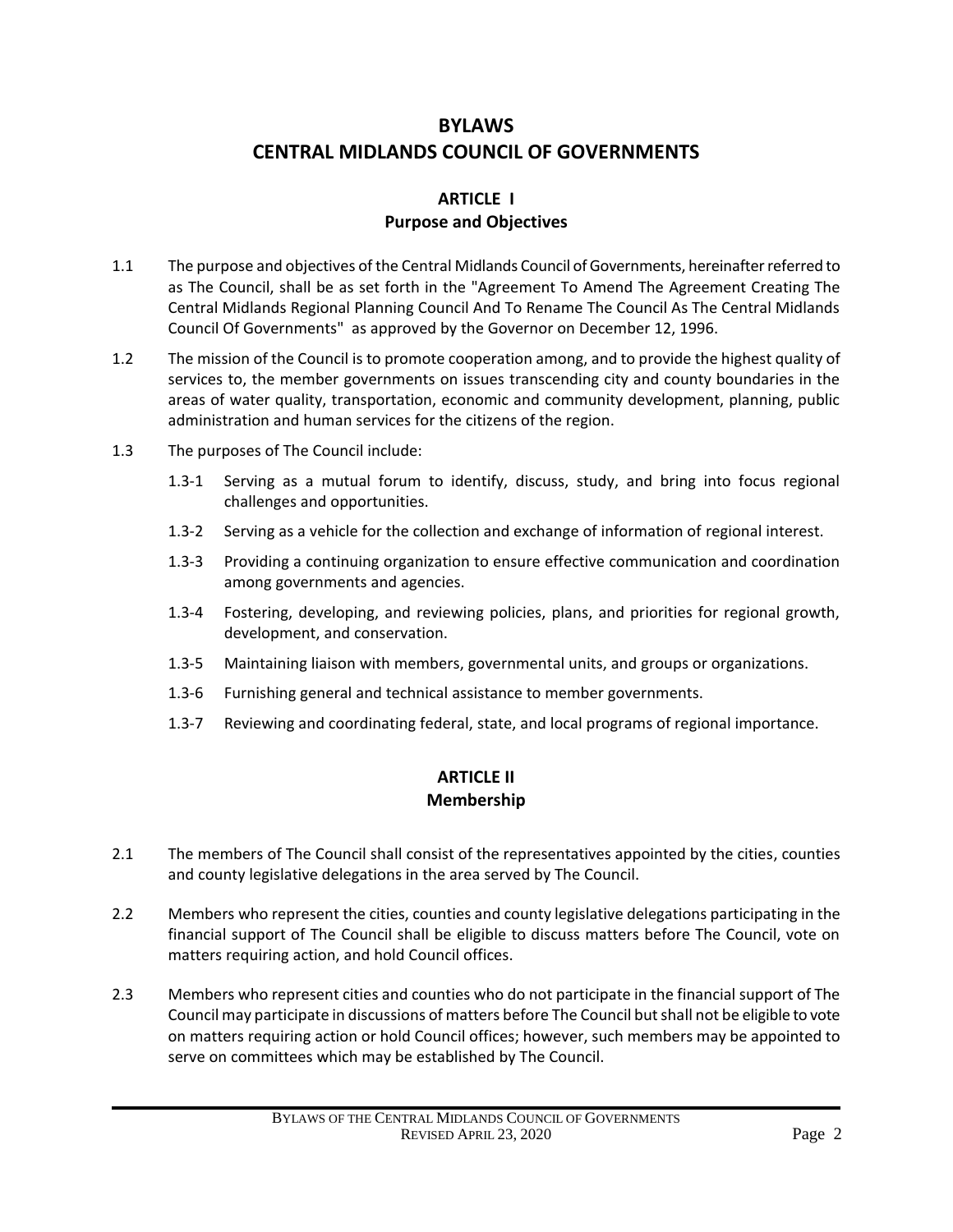- 2.4 If a vacancy shall occur on The Council by reason of death, resignation, change of residence, or any other cause, it shall be filled for the duration of the unexpired term in the same manner as the original appointment.
- 2.5 The Council may grant special membership to local governmental entities who contract with The Council for specific services in accordance with Section 8 of the Creating Agreement. The membership shall entitle each contracting non-member government one vote. The authority to vote shall be limited to specific policy decisions affecting the purpose of the contract.
- 2.6 The Board of Directors shall serve as the policy board for the Metropolitan Planning Organization (MPO) required by federal transportation planning legislation. In the event that areas outside the CMCOG boundaries are added to the MPO, representatives of those areas may be appointed to the MPO Board at the request of the Chairperson of CMCOG, provided that these representatives may only vote on MPO business.

#### **ARTICLE III Officers and Their Duties**

- 3.1 Officers of The Council shall consist of a Chairman and Vice-Chairman and Secretary-Treasurer.
- 3.2 The Chairman shall preside at all meetings and hearings of The Council and have the duties normally conferred on such office. The Chairman shall have the privilege of discussing all matters before The Council and to vote thereon.
- 3.3 The Vice-Chairman shall assume the duties of the Chairman in the absence of the Chairman.
- 3.4 In the event of the absence of both the Chairman and Vice-Chairman from a meeting of The Council, the members present may elect a temporary Chairman for that meeting and proceed with the order of business.
- 3.5 The Chairman or his designee shall represent the Council on the policy boards of other regional organizations if the Council accepts membership in such organizations.
- 3.6 The Executive Director of the Council shall serve as Secretary-Treasurer. He shall keep the minutes and records of The Council, prepare with the Chairman the agenda for regular and special meetings, provide notice of meetings, attend to correspondence of The Council and such other duties normally carried out by a Secretary. He shall maintain the records and accounts of The Council.
	- 3.6-1 The Executive Director shall be bonded for such amounts as may be determined from time to time by The Council. With the exception of payroll checks, all checks or other instruments authorizing disbursement of The Council funds shall be signed by the Executive Director or his designee and countersigned by such members of The Council as may from time to time be designated by the Chairman. Payroll checks shall be signed by the Executive Director or his designee unless the check is directly deposited to an employee's bank account.
	- 3.6-2 While the Executive Director is authorized to execute and expend funds that are contained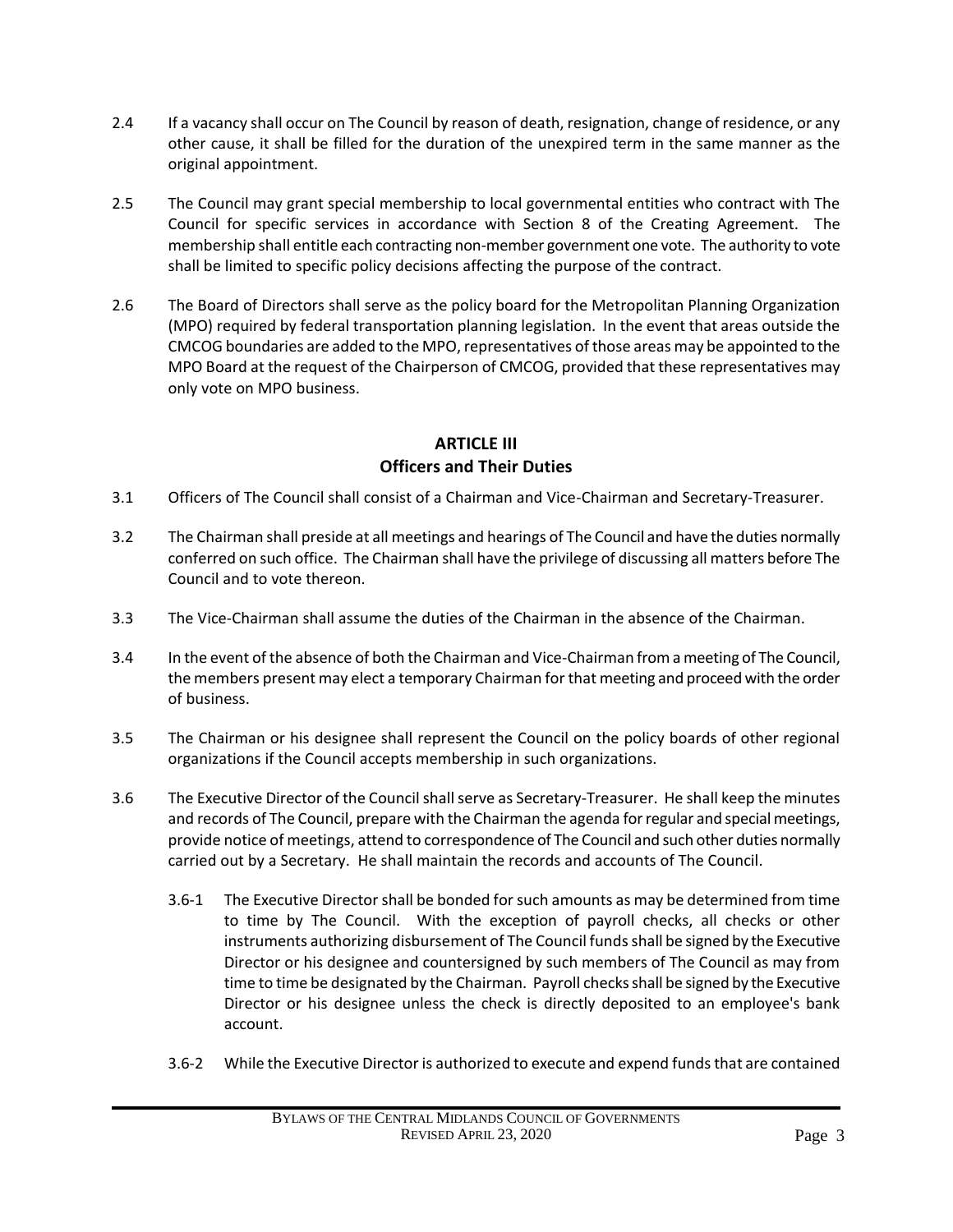in the approved budget; approval shall be required from the Executive Committee of Council if funds are to be moved from one line item to another line item in the approved budget.

## **ARTICLE IV Election of Officers**

- 4.1 Officers shall be elected at the May meeting of The Council.
- 4.2 The Nominating Committee shall present a slate of candidates for Council officers (see Article 5, Sec. 2). Additional nominations may be made from the floor.
- 4.3 The nominees for each office receiving a majority vote of the membership present shall be declared elected.
- 4.4 The officers shall be elected to serve a two-year term or shall serve until their successors are elected and qualified. The officers will assume their office on July 1.
- 4.5 In any given year the Chairman and Vice-Chairman shall not be representatives of the same governmental unit.
- 4.6 Vacancies in the office of Chairman or Vice-Chairman shall be filled at the next regular meeting after the vacancy occurs for the unexpired term by regular election procedure.

## **ARTICLE V Committees**

5.1 An Executive Committee consisting of the Chairman, Vice-Chairman, Immediate Past Chairman and two additional persons from each of the member counties and the City of Columbia shall be appointed by the Chairman. The Executive Committee will also include one (1) representative for the urban communities and one (1) for the rural communities appointed by the Chairman. The majority of the Executive Committee shall be elected officials and five of the fifteen members must represent the minority community. The Chairman of The Council shall serve as Chairman of the Executive Committee.

 5.1-1 The Executive Committee shall be responsible for reviewing the annual program of work and budget of The Council and making recommendations to The Council on same.

- 5.1-2 Matters of Council policy may be referred to the Executive Committee for study and recommendation prior to action by The Council.
- 5.1-3 The Executive Committee shall perform such other functions as may from time to time be assigned by The Council.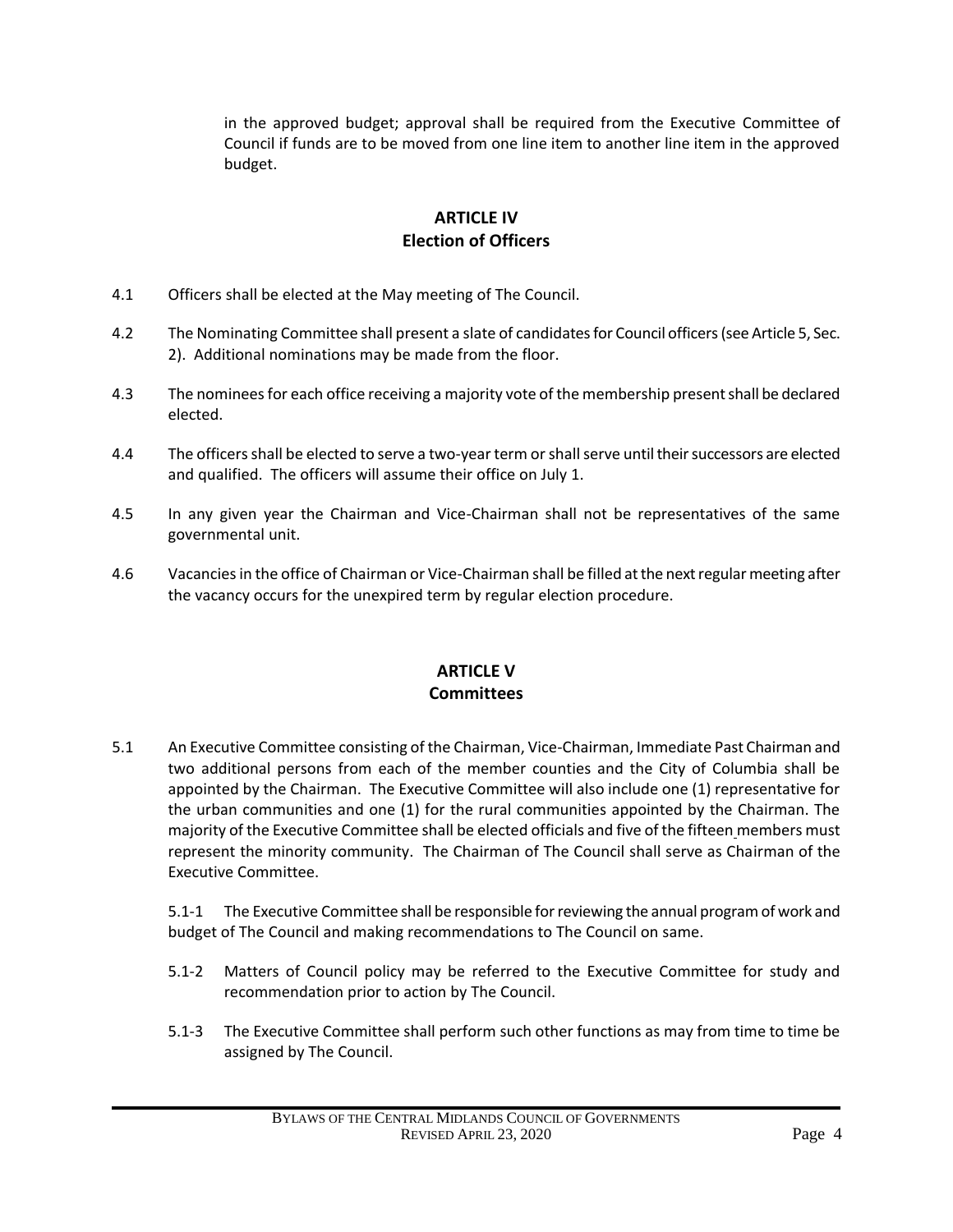- 5.1-4 The Executive Committee shall meet at the call of the Chairman and at such other times as the Committee may determine.
- 5.1-5 Eight members of the Executive Committee shall constitute a quorum.
- 5.2 A Nominating Committee consisting of five (5) members of The Council shall be appointed by the Chairman prior to the end of the Council's fiscal year. The Nominating Committee's slate of officers shall be mailed to The Council members prior to the May meeting.
- 5.3 Advisory Committees may be established from time to time by The Council. Members of such advisory committees shall be appointed by the Chairman and the membership of such committees shall not be limited to members of The Council.
- 5.4 The Chairman and Vice-Chairman of advisory committees established by the Council shall be appointed by the Chairman. Technical, ad hoc or other working committees needed to support advisory committees will be chaired by the Council staff. Such working sub-committees shall not be established unless consistent with the Council's work program and mission and upon a determination by the Chairman and Executive Director that sufficient staff and other resources are available to support the effort.

# **ARTICLE VI Meetings**

- 6.1 Regular meetings of The Council shall be held on the fourth Thursday of the month at 12:00 noon at such places as The Council shall determine or at such other time, date and place as called by the Chairman; provided that the Council meets at least once every three months.
- 6.2 Special meetings may be called by the Chairman on his own initiative or must be called by him upon request of twenty percent or more of the Council. Such meetings shall be at such place and time as the Chairman deems appropriate.
- 6.3 The Council shall be notified by the Secretary of the time and place of meetings at least seven days in advance of regular meetings. A majority present at any meeting may approve shorter notice thereof.
- 6.4 A majority of The Council shall constitute a quorum. A quorum shall be present before any business is transacted.
- 6.5 All meetings at which official actions are taken shall be open to the public. All Council and Committee meetings will be handled consistent with the S.C. Freedom of Information Act.
- 6.6 Parliamentary procedure in Council meetings shall be governed by Robert's Rules of Order to the extent that such rules are not in conflict with these bylaws.
- 6.7 Each representative of the Council shall have one vote; the Chairman shall have the right to vote, but shall vote last in a recorded vote. Voting shall be by voice and shall not be recorded by yeas and nays unless requested by a Council representative.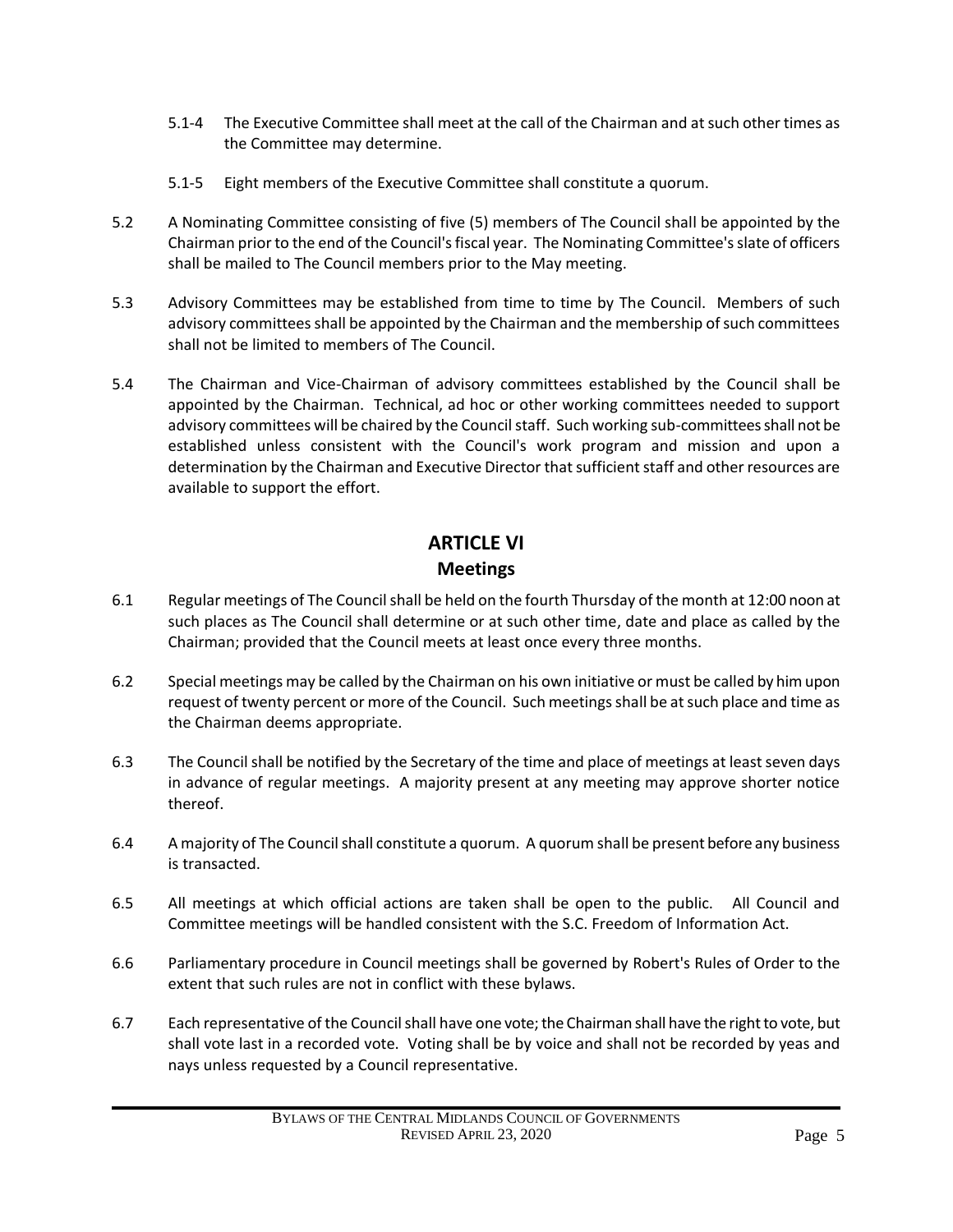Council representatives shall not vote on issues in which they have a personal or financial interest. Penalties for violation of this section are specified under Federal and State law.

When a Council representative is unable to attend a meeting or must leave a meeting before a vote is taken, no proxy shall be accepted.

For all matters except elections, amendment of the bylaws and appointment of the Executive Director, a simple majority vote of those members voting at a meeting shall be required to adopt or reject a motion. For elections, amendments of the bylaws, and the appointment or dismissal of the Executive Director, an affirmative vote of a simple majority of the total membership shall be required.

6.8 All meetings will normally be held with individuals physically located at a designated location as determined by the Chairman, but when such a meeting is unavailable and/or inappropriate as determined by the Chairman, meetings maybe held through a virtual platform which allows the presence of the individuals attending and their participation in discussion and voting to be verified.

Virtual meetings at which official actions are taken shall be open to the public and will be handled consistent with the S.C. Freedom of Information Act.

## **ARTICLE VII Records**

7.1 The Council shall keep a record of its recommendations, transactions, findings, determinations and members attendance which record shall be a public record.

## **ARTICLE VIII Member Attendance**

8.1 In order for The Council to carry out its duties and responsibilities members are strongly encouraged to attend the meetings. Members who are unable to attend Council meetings on a regular basis or who for other reasons cannot fulfill their duties as Council members should notify the appropriate appointing body to determine if replacement is warranted. Council attendance records shall be referred to appointing member governments annually.

# **ARTICLE IX Order of Business**

- 9.1 The order of business at regular meetings shall be: Call to order.
	- a. Attendance;